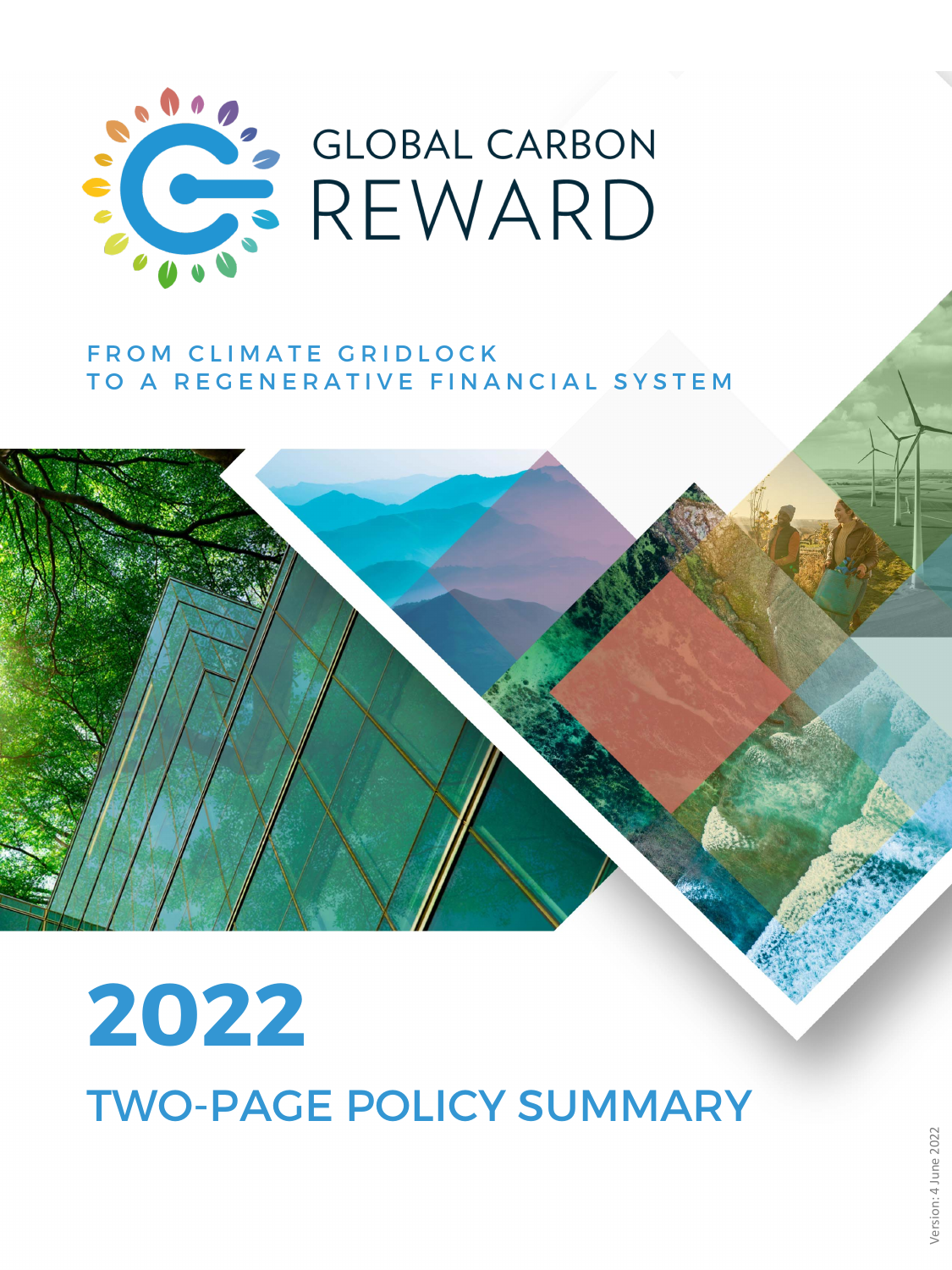

The **Global Carbon Reward** (GCR) is a new international climate policy that can mobilise the large-scale finance and broad cooperation that are essential for achieving the 1.5-2.0°C goal of the 2015 **Paris Climate Agreement**.

The GCR represents an economic system-change because it will offer a "**carbon reward**" to financially incentivise the reduction of greenhouse gas (GHG) emissions and the removal of GHGs from the atmosphere — at speed and scale. The carbon reward is a new type of market price and positive incentive that will be granted for mitigated carbon. The reward has four vitally important features: it will be *debt-free*, *predictable*, *targeted* and *scalable* for bridging the investment gap of the Paris goal, which is estimated to be about:

- US \$3-6 trillion per year for cleaner energy and emissions reductions<sup>1</sup>
- US \$100 trillion by the year 2100 to remove at least 640–950 GtCO<sub>2</sub> from the atmosphere<sup>2</sup>.

The GCR offers a new political solution to the "free-rider" problem by not creating any direct costs for governments, businesses or citizens. Rather than creating more debt, the carbon reward will be financed through an investment vehicle (see Carbon Currency) that will be conveniently traded in open markets, and will be underwritten with an international public finance guarantee (see Carbon Exchange Authority).

The GCR will not involve cryptocurrencies or carbon offsetting—but it will limit greenwashing through service-level agreements, accreditation programmes, and transparency. Moreover, uniform accounting standards and the predictable long-term GCR price will attract the required investing, scientific research, and project development on a global scale.

#### **Carbon Currency**

The GCR policy is designed to issue the carbon reward in the form of a "**carbon currency**" (CC). The CC will have the dual functions of a pricing tool and an investment vehicle. The CC will be created and issued in proportion to the mass of mitigated carbon that results when project owners can verifiably:

- produce cleaner energy and retire fossil energy assets
- develop cleaner businesses, industrial processes, and supply chains • remove carbon from the ambient atmosphere and store it safely.

By design, the CC is not a type of "money" because it will not be used to pay for goods and services. The CC will perform as a price signal, and as a "store-of-value" until it is

1 IRENA (2019) , IEA (2021), OECD (2018) and McKinsey & Company (2022) 2 Estimated from Luderer et al. (2018) and assuming US\$100 per tCO2

converted into national fiat currencies via banks and currency traders. The CC's exchange rate will be partially managed so that it never falls below a guaranteed "**CC floor price**". The utility of the CC is explained with a revised economic theory (p.2) that takes into account the systemic risk of climate change and the finance that is needed to mitigate the risk.

#### **Communities & Ecosystems**

The carbon reward will be calibrated to the Paris goal, but it will also be adjusted to preferentially support projects that promote co-benefits and avoid harms. This is to incentivise new technologies and businesses that evidently improve:

- energy reliability (load levelling, etc)
- community wellbeing (green jobs, food security, etc)

• ecosystem health (biodiversity, pollution reduction, etc).